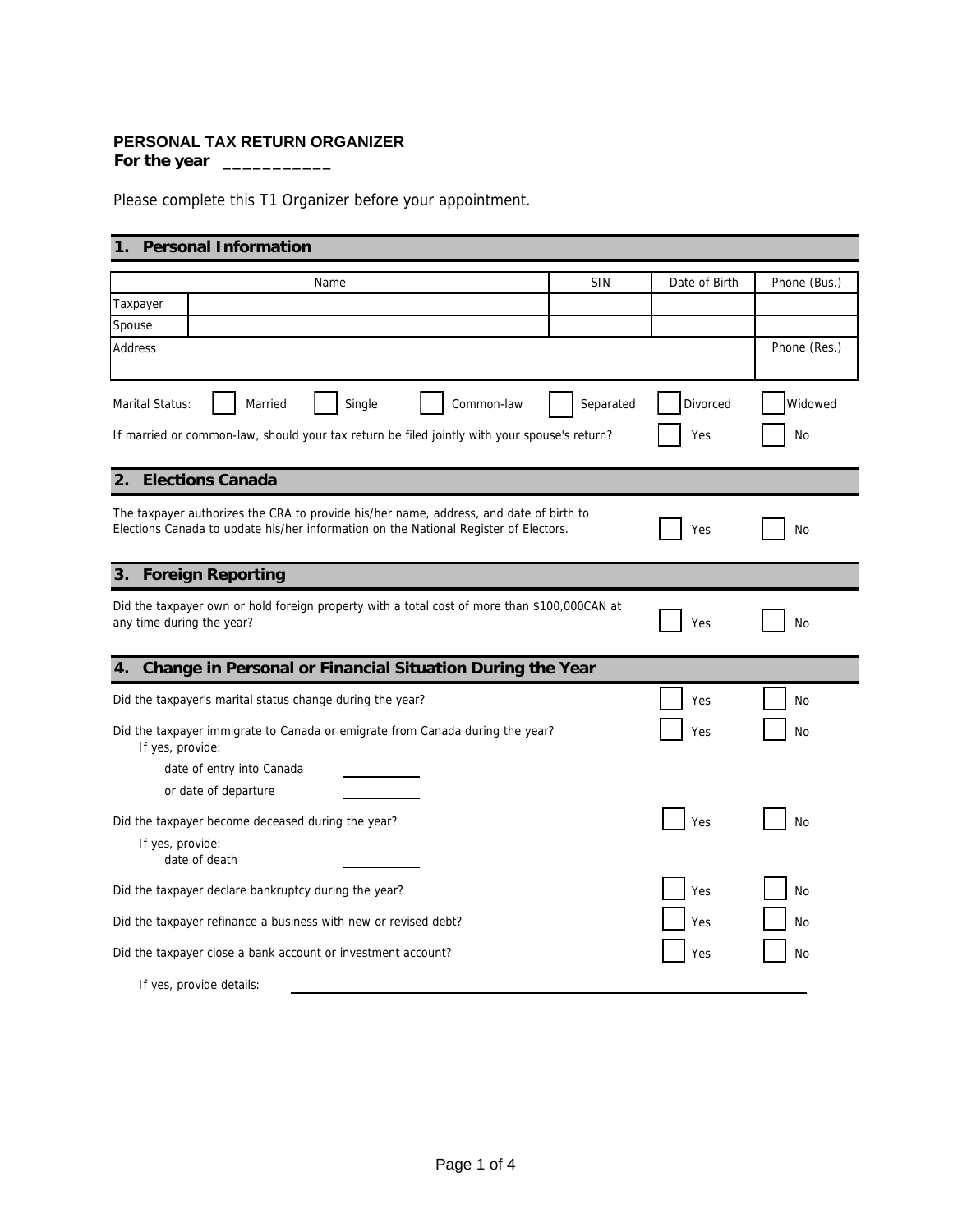## **5. Dependants**

| Name | Relationship | Date of Birth | <b>SIN</b> | <b>Disability Amount</b> | Income |
|------|--------------|---------------|------------|--------------------------|--------|
|      |              |               |            |                          |        |
|      |              |               |            |                          |        |
|      |              |               |            |                          |        |
|      |              |               |            |                          |        |

| <b>Employment Income/Deductions</b><br>6.                                 |                                       |
|---------------------------------------------------------------------------|---------------------------------------|
| Did the taxpayer earn income from employment?                             | Yes<br>No                             |
| If yes, are T4 slips attached?                                            | Yes<br>No                             |
| Did the taxpayer receive Employment Insurance?                            | Yes<br>No                             |
| If yes, is the T4E slip attached?                                         | Yes<br>No                             |
| Did the taxpayer receive taxable benefits not shown on the T4 slip?       | Yes<br>No                             |
| Did the taxpayer receive any employment income in the form of commission? | Yes<br>No                             |
| Did the taxpayer receive a GST rebate?                                    | Yes<br>No                             |
| If yes, amount received:                                                  |                                       |
| Did the taxpayer pay union/professional dues?                             | Yes<br><b>No</b>                      |
| If yes, provide details:                                                  |                                       |
| Is the taxpayer claiming deductible employment expenses?                  | Yes<br>No                             |
| If yes, is a signed T2200 attached?                                       | Yes<br>No                             |
| Does the taxpayer participate in an employee profit-sharing plan?         | Yes<br>No                             |
| If yes, is the T4PS slip attached?                                        | Yes<br>No                             |
| <b>Pension Income</b><br>7.                                               |                                       |
| Did the taxpayer receive pension income?                                  | Yes<br>No                             |
| If yes, are the appropriate T slips attached?                             | Yes<br>No                             |
| Old Age Security T4(OAS)<br>CPP/QPP T4A(P)<br>Pension T4A                 | RRSP / RPP / RRIF<br>T4RSP/T4RRIF     |
| <b>Investment Income/Deductions</b><br>8.                                 |                                       |
| Did the taxpayer earn investment income?                                  | Yes<br>No                             |
| If yes, are the appropriate T slips attached?                             | Yes<br>No                             |
| Interest (T5/T600)<br>Dividends (T5)<br>Estate/Trust (T3)                 | Partnership/Tax Shelters (T101/T5013) |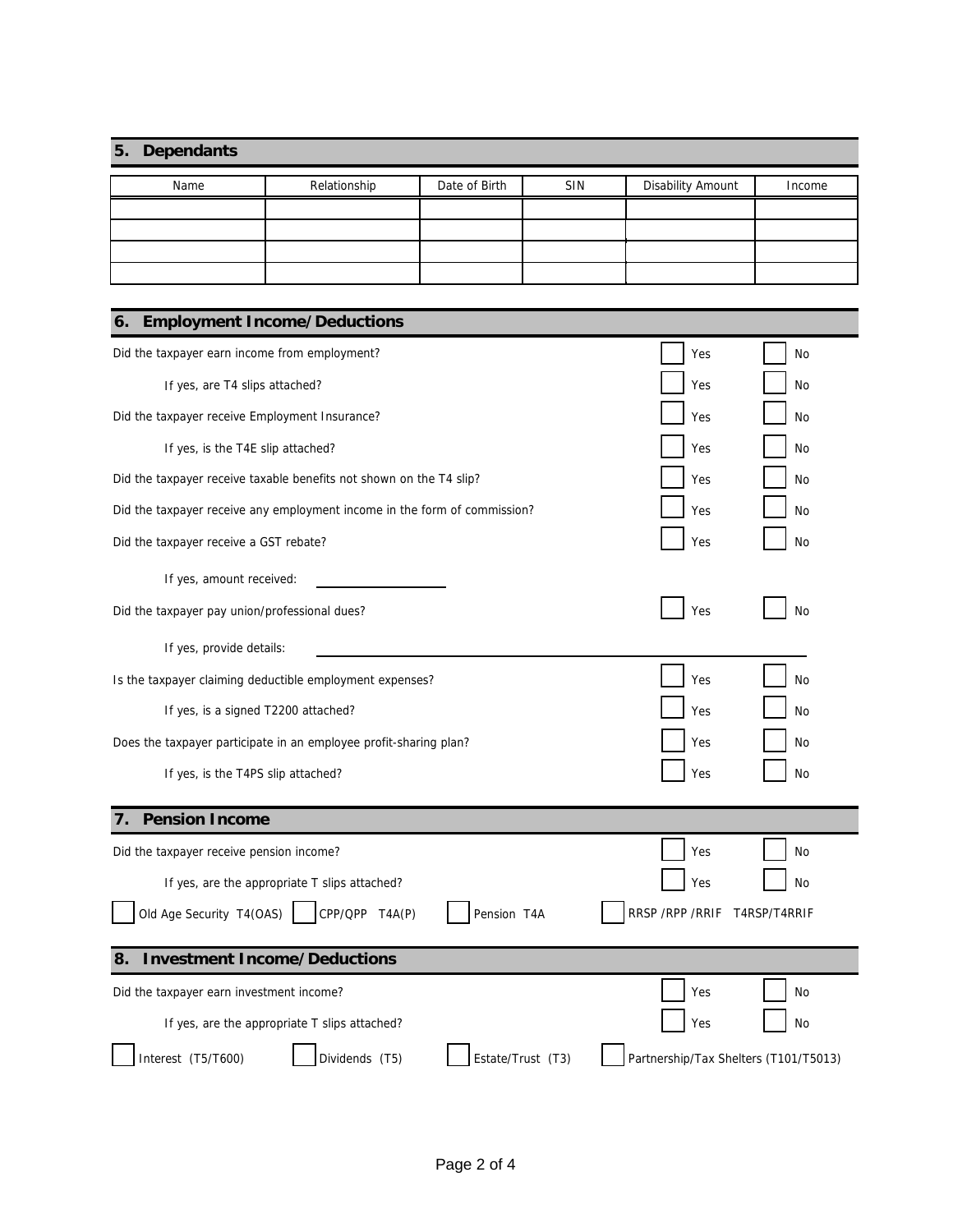Did the taxpayer dispose of property during the year? If so, provide the following details:

| Description of Property                                                                    | Date Acquired | Date Disposed                       | Sale Proceeds | Cost                         | <b>Expenses for Disposal</b> |
|--------------------------------------------------------------------------------------------|---------------|-------------------------------------|---------------|------------------------------|------------------------------|
|                                                                                            |               |                                     |               |                              |                              |
|                                                                                            |               |                                     |               |                              |                              |
|                                                                                            |               |                                     |               |                              |                              |
| Interest paid to earn<br>investment income                                                 |               | Rental fee on safety<br>deposit box |               | Accounting/<br>legal fees    |                              |
| Self-Employment/Business Income<br>9.                                                      |               |                                     |               |                              |                              |
| Was the taxpayer self-employed during the year?                                            |               |                                     |               | Yes                          | No                           |
| If yes, is (are) the appropriate self-employment statement(s) attached?                    |               |                                     |               | Yes                          | No                           |
| If an owner/manager, did the taxpayer have a shareholder loan outstanding during the year? |               |                                     |               | Yes                          | No                           |
| If yes, provide details of borrowings and repayments:                                      |               |                                     |               |                              |                              |
|                                                                                            |               |                                     |               |                              |                              |
| <b>Rental Income</b><br>10.                                                                |               |                                     |               |                              |                              |
| Did the taxpayer have rental income?                                                       |               |                                     |               | Yes                          | No                           |
| If yes, is a statement of rental income attached?                                          |               |                                     |               | Yes                          | No                           |
|                                                                                            |               |                                     |               |                              |                              |
| <b>RRSP Contributions</b><br>11.                                                           |               |                                     |               |                              |                              |
| Did the taxpayer make an RRSP contribution during the year?                                |               |                                     |               | Yes                          | No                           |
| If yes, is the T slip and other documentation attached?                                    |               |                                     |               | Yes                          | No                           |
| Nature of RRSP contribution:                                                               |               | Contribution to personal RRSP       |               | Contribution to spousal RRSP |                              |
| <b>Other Items</b><br>12.                                                                  |               |                                     |               |                              |                              |
| Tuition/Education amount for self?                                                         |               |                                     |               | Yes                          | No                           |
| If yes, is the appropriate T slip attached?                                                |               |                                     |               | Yes                          | No                           |
| Tuition/Education amount claimed on transfer from dependant?                               |               |                                     |               | Yes                          | No                           |
| If yes, is the appropriate T slip attached?                                                |               |                                     |               | Yes                          | No                           |
| Did the taxpayer pay interest on a student loan?                                           |               |                                     |               | Yes                          | No                           |
| Are appropriate details disclosed in an attached schedule?                                 |               |                                     |               | Yes                          | No                           |
| Are child care expenses claimed?                                                           |               |                                     |               | Yes                          | No                           |
|                                                                                            |               |                                     |               |                              |                              |
|                                                                                            |               |                                     |               |                              |                              |
| If yes, is the appropriate documentation attached?<br>Are medical expenses claimed?        |               |                                     |               | Yes<br>Yes                   | No<br>No                     |